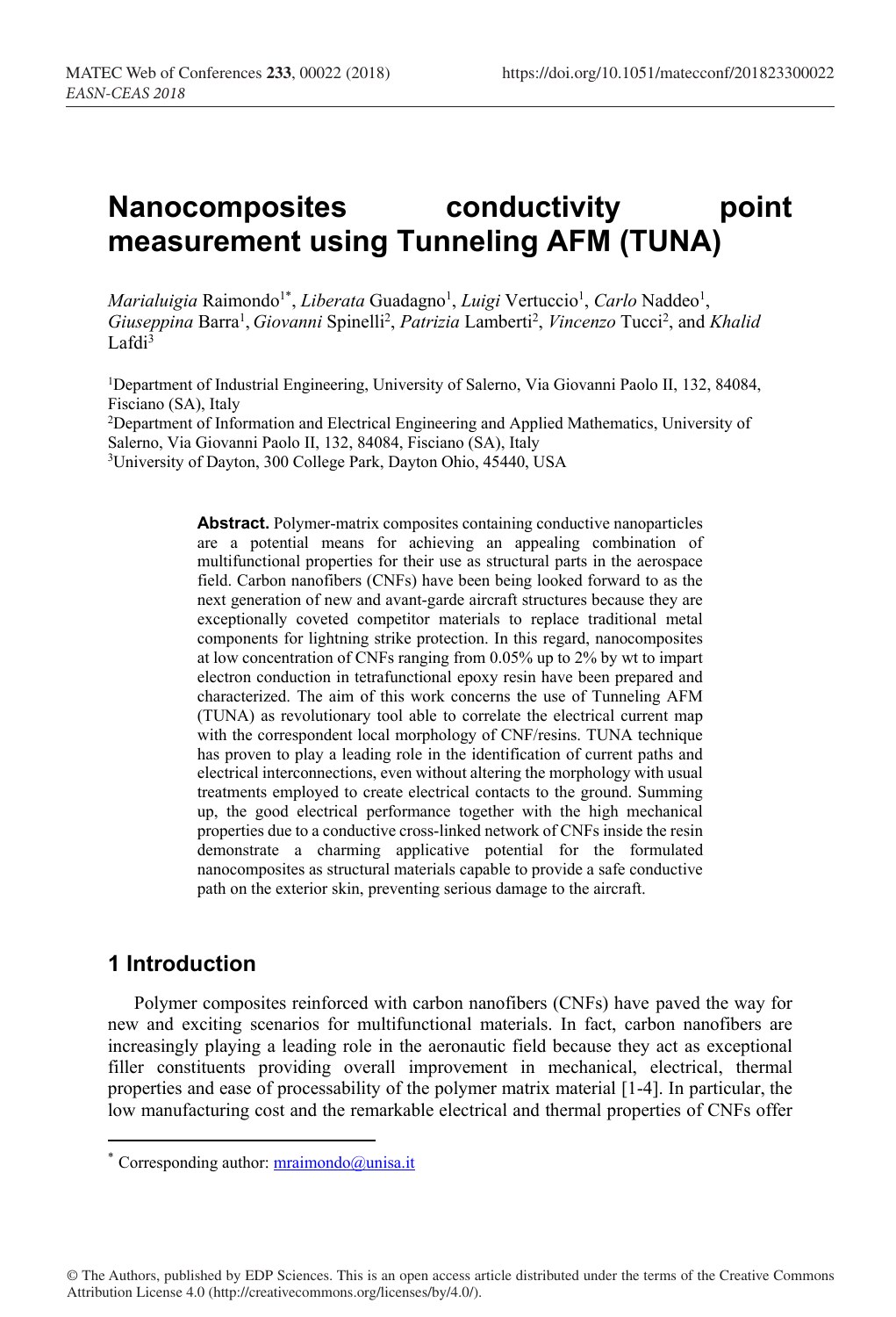the possibility to effectively transfer the CNF intrinsic properties to the epoxy composites, thus determining the improvement of the final performance that goes beyond that provided by the individual nanoparticles, without sacrificing light weight. The tetrafunctional epoxy resin, tetraglycidyl methylene dianiline (TGMDA), cured with the aromatic diamine 4,4' diaminodiphenylsulfone (DDS), is one of the most largely used epoxy matrices for the manufacture of high-performance fiber composites in the aircraft and spacecraft industries [5]. CNFs with extraordinarily high aspect ratios associated with low density have high electrical conductivity which makes them outstanding nanofillers for converting electrically non-conducting polymers into conductive materials useful for various and targeted applications, such as electromagnetic interference (EMI), photovoltaic devices, transparent conductive coatings as well as electro-actuating the shape memory polymer composites [6- 8] and others [9,10]. The reduced electrical conductivity of the composites represents one inherent shortcoming in their use for aeronautic primary structures. This fact has raised concern over the performance of the composite structure during a lightning strike event that usually takes place during take-off and landing of an aircraft, as well as during passing through the storm clouds [11,12]. Lightning generally strikes a geometrically extremal point of an aircraft (like radome, wing tips, etc.) and travels through the structure along the shortest path, which is additionally the most conductive one, to exit at another geometrically extremal point [4]. During this process, several concomitant phenomena occur among which overpressure and resistive heating are the most significant. The current technology aimed at overcoming the drawback of the reduced electrical conductivity consists in reinforcing the composites with conductive metal fibers or metal screens in order to dissipate lightning currents. But many of these solutions add additional weight and reduce composite advantage. With the advances in the technology of this last decade, it is possible to overcome this critical point thanks to the recent development of new carbon nanostructured forms that can act as conductive nanofillers when incorporated into an epoxy matrix, replacing traditional metallic materials for lightning strike protection of aircrafts. The conductive fillers are preferably small in size (skin effect), have high electrical conductivity (for shielding by reflection) and high aspect ratio (lower percolation threshold). Aeronautic structures need to meet two criteria: high performance and lightweight. In this contest, conductive epoxy nanocomposites capable to fulfill tightened and compelling industrial requirements in the field of structural materials have been developed and characterized providing a safe conductive path on the exterior skin of the aircraft. With highly conductive skins, most of the lightning current remains on the exterior skin, without serious damage to the aircraft. The present study focused on the effect of CNF weight fraction on the conductive behavior of epoxy/CNF composites. It has been demonstrated that the electrical percolation threshold (EPT) is directly related to the dispersion of the fillers in the polymer matrix. Furthermore, the need for electrical characterization of surfaces on the nanometer scale in order to improve local conductivity measurements has led rapidly to a variety of scanning probe microscopy-based techniques. In fact, this paper focus on electrical characterization at nanoscale level using Tunneling AFM (TUNA), which is able to detect ultra-low currents ranging from 80 fA to 120 pA [13], as innovative tool for correlating the local topography with electrical properties of CNF/epoxy nanocomposites specifically designed to meet pressing industrial requirements in the field of structural materials. TUNA has proven to be a very effective means of investigation to identify conductive pathways and interconnections in CNF/resins, without undergoing the sample to any prior treatment with silver paint, which is usually employed to create electrical contacts to the ground [3]. In this work, Dynamic Mechanical Analysis (DMA) was used to analyze the effect of carbon nanofiber on the storage moduli and the loss factors (tand) of the developed nanocomposites. The detected values turned out suitable in the usual operational temperature range of structural materials. The high performance in mechanical properties strictly related to the high curing degree (almost 100%) reached with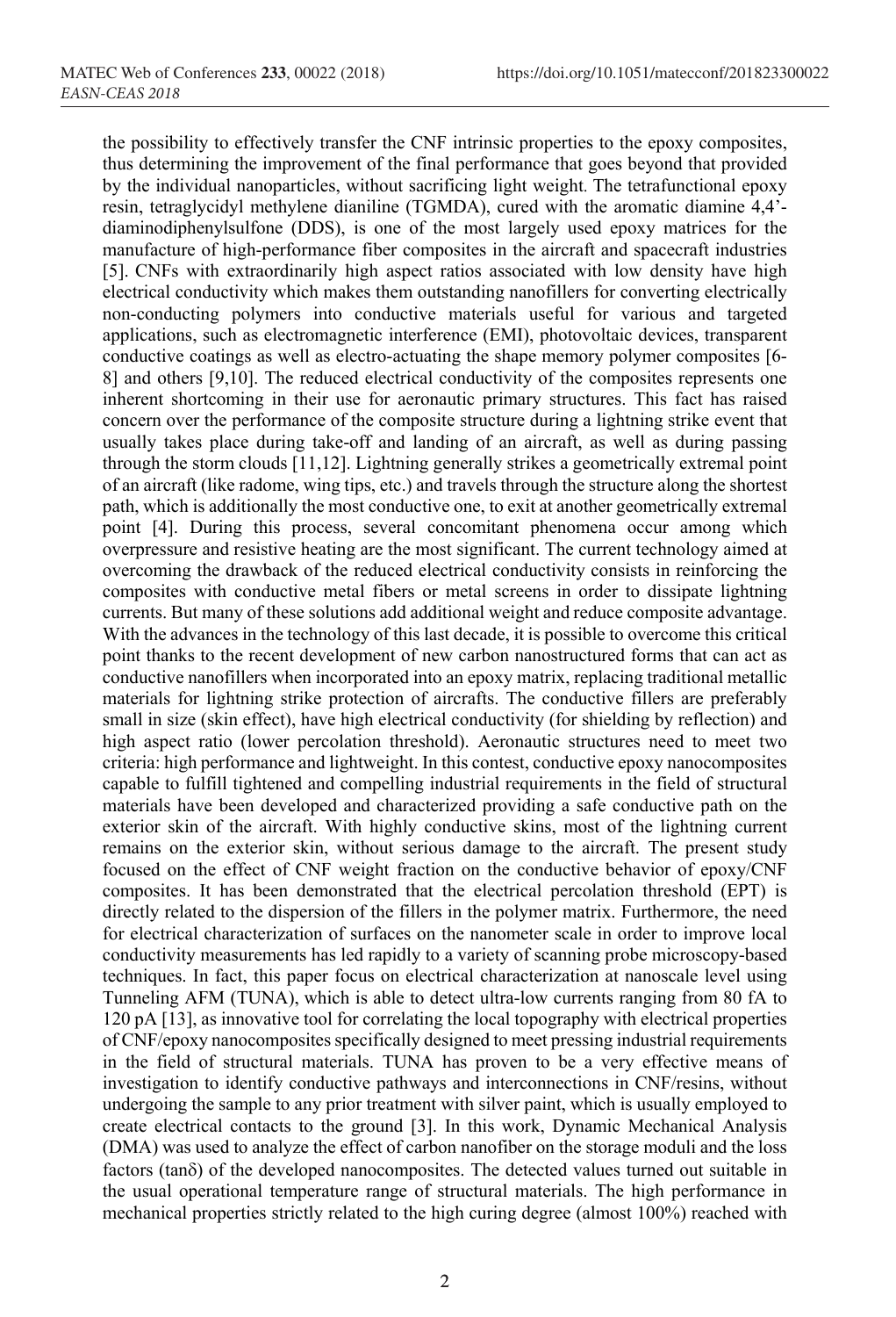the chosen formulation and curing treatment, together with the values in the electrical conductivity and the state of the nanofiller dispersion and interconnections (analyzed by TUNA technique), highlight an interesting applicative potential for the formulated material.

# **2 Experimental section**

#### **2.1 Materials and Methods**

CNFs in the form of powders were from the Pyrograf III family. They were obtained by heat treatment at 2500°C starting from the as-received CNFs. The thermal treatment was found effective in providing the best combination of mechanical and electrical properties [3,14]. The epoxy matrix was prepared by mixing an epoxy precursor TGMDA (epoxy equivalent weight 117–133 g/eq) with a reactive diluent 1-4 butanediol diglycidyl ether (BDE). For this study, 4,4-diaminodiphenyl sulfone (DDS) was used as curing agent. All these products were obtained by Sigma-Aldrich. The epoxy formulation was obtained by mixing the TGMDA with the BDE at a concentration of 80%:20% (by wt) epoxide to flexibilizer. DDS was added at a stoichiometric concentration with respect to all the epoxy rings (TGMDA and BDE). This unfilled mixture will be named Epoxy in the following. The epoxy blend and the DDS were mixed at 120°C; the carbon nanofibers (named CNF in this work) were, then, added and incorporated into the matrix by using an ultrasonication for 20 min. An ultrasonic device, Hielscher model UP200S (200 W, 24 kHz) was used. In this study, then, the CNFs were dispersed within the epoxy mixture at the 0.05, 0.32, 0.64, 0.8, 1, 1.3 and 2wt % content. The nanocomposites are named  $Epoxy/X$ (%)CNF where  $X$ (%) represents the different CNF load percentage. For percentages up to 1.3% by wt, it is possible to obtain a homogeneous mixture for the formulated nanocomposites while percentages beyond 1.3% by wt determine an increase in viscosity [15]. All the epoxy mixtures were cured by a two-stage curing cycle: a first isothermal stage was carried out at the lower temperature of 125°C for 1 h and the second isothermal stage at higher temperatures up to 200°C for 3 h.

Dynamic mechanical properties of the unfilled epoxy matrix and CNF/nanocomposites were performed with a dynamic mechanical thermo-analyzer (Tritec 2000 DMA -Triton Technology). Solid samples with dimensions  $2 \times 10 \times 35$  mm<sup>3</sup> were tested by applying a variable flexural deformation in three points bending mode. The displacement amplitude was set to 0.03 mm, whereas the measurements were performed at the frequency of 1 Hz. The range of temperature was from -90 $^{\circ}$ C to 310 $^{\circ}$ C at the scanning rate of 3 $^{\circ}$ C/min.

Micrographs of the CNF and Epoxy/1.3%CNF nanocomposite were obtained using Scanning Electron Microscope-SEM (mod. LEO 1525, Carl Zeiss SMT AG, Oberkochen, Germany). All samples were placed on a carbon tab previously stuck to an aluminum stub (Agar Scientific, Stansted, UK) and were covered with a 250 Å-thick gold film using a sputter coater (Agar mod. 108 A). Nanofilled sample sections were cut from solid samples by a sledge microtome. These slices were etched before the observation by SEM. The etching reagent was prepared according to a well-established procedure [3,13].

The conductivity mapping at nanoscale level of the nanofilled epoxy samples was performed by TUNA-AFM whose setup employs a conductive AFM probe, an external voltage source needed to apply a potential difference between the tip and the sample holder, and a current amplifier used to convert the (analogical) current signal into (digital) voltages that can be read by the computer. In particular, in our experiments, TUNA operated with a cantilever holder and an epoxy sample containing conductive CNFs, electrically connected to an external voltage source. Atomic force microscope (AFM) images were acquired in an ambient atmosphere (30%-40% humidity) with a Dimension 3100 coupled with a Bruker NanoScope V multimode AFM (Digital Instruments, Santa Barbara, CA) controller operating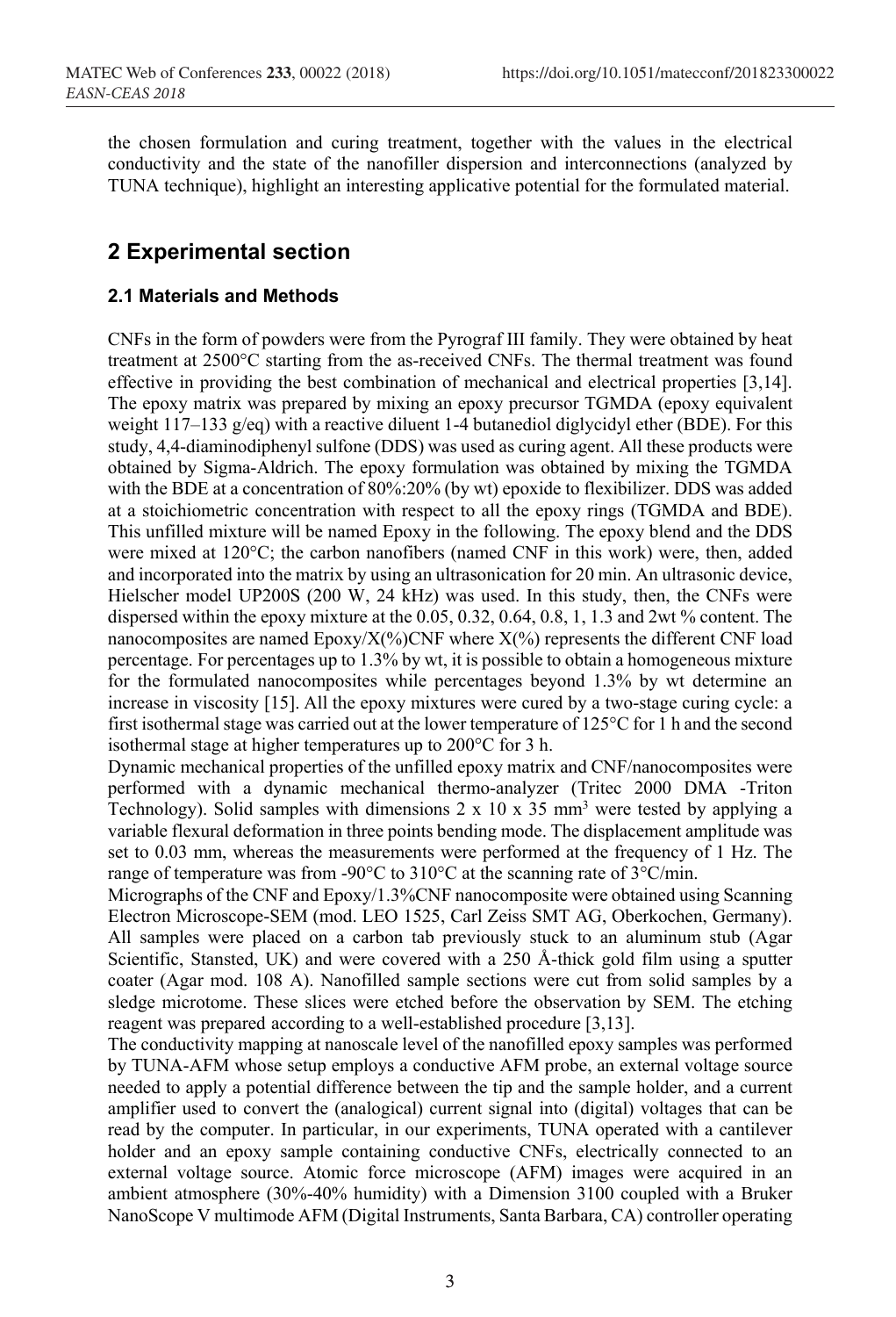in tunneling current mode (TUNA-AFM), using microfabricated silicon tips/cantilevers. The sample slices of the Epoxy/1.3%CNF were etched before the morphological observation. The TUNA-AFM measurements were performed using platinum-coated probes with nominal spring constants of  $35 \text{ N m}^{-1}$  and electrically conductive tip of  $20 \text{ nm}$ . TUNA -AFM operates in contact mode. In feedback mode, the output signal is the DC bias, adjusted to maintain the electric current setpoint. The following values of the TUNA control parameters are used: DC sample bias ranged from 1 V to 2 V, current sensitivity was 1 nA/V, current range was 200 nA, samples/lines determining the number of data points or pixels in X and Y were 256, scan rate that controls the rate at which the cantilever scans across the sample area was 0.9-1.5 Hz s<sup>-1</sup>. In order to obtain repeatable results, different regions of the specimens were scanned. The images were analyzed using the Bruker software Nanoscope Analysis 1.80 (Build R1.126200).

### **3 Results and discussions**

#### **3.1 Dynamic Mechanical Analysis (DMA)**

In this work, DMA analysis was performed in order to obtain fruitful information on the dynamic storage modulus, which is often associated with the "stiffness" of a material and is related to the Young's modulus, and the mechanical damping factor (tan  $\delta$ ) which is useful for determining the occurrence of molecular mobility transitions such as the glass transition temperature (Tg). Fig. 1 shows the storage modulus of the unfilled resin (Epoxy) and CNF/nanocomposites. We can observe for Epoxy/0.05%CNF sample a decrease in the storage modulus with respect to the unfilled resin (Epoxy) in the temperature range -50°C to about 250°C, even if the detected values are suitable in the usual operational temperature range of structural materials anyway. The lower value in the storage modulus of the epoxy sample Epoxy/0.05%CNF is most likely due to a lower crosslinking density. The neat resin (Epoxy) and Epoxy/0.8%CNF nanocomposite show almost the same trend in the storage modulus in the entire analyzed temperature range -90°C to about 260°C. For the epoxy samples loaded with percentages of 1% and 1.3% by wt of CNF, we can observe a general increase in the storage modulus with respect to the unfilled resin (Epoxy), which however becomes much more evident especially in the range between -90°C to about 60°C. In the epoxy nanocomposites Epoxy/1%CNF and Epoxy/1.3%CNF, the carbon nanofibers show a reinforcing effect up to 60°C. Fig. 2 shows the loss factor (tan  $\delta$ ) of the unfilled resin (Epoxy) and CNF/nanocomposites. The glass transition temperature (Tg) for the Epoxy/0.05%CNF sample decreases with respect to the unfilled epoxy formulation. The decrease observed in the temperature of the main peak of tan δ curve is most likely due to a lower density of the resin network that leads to easiest chain motion. As expected, no significant changes are observed in the glass transition temperature (Tg) for the formulations Epoxy and Epoxy/0.8%CNF, suggesting that the CNF content of 0.8% by wt does not hinder the motion of polymer segments. We can conclude that since Tg values are in the range between 260°C and 270°C and the value in the storage modulus is higher than 2000 MPa up to 110°C for all the analyzed samples, all the formulated nanofilled samples are suitable for a very wide range of structural applications.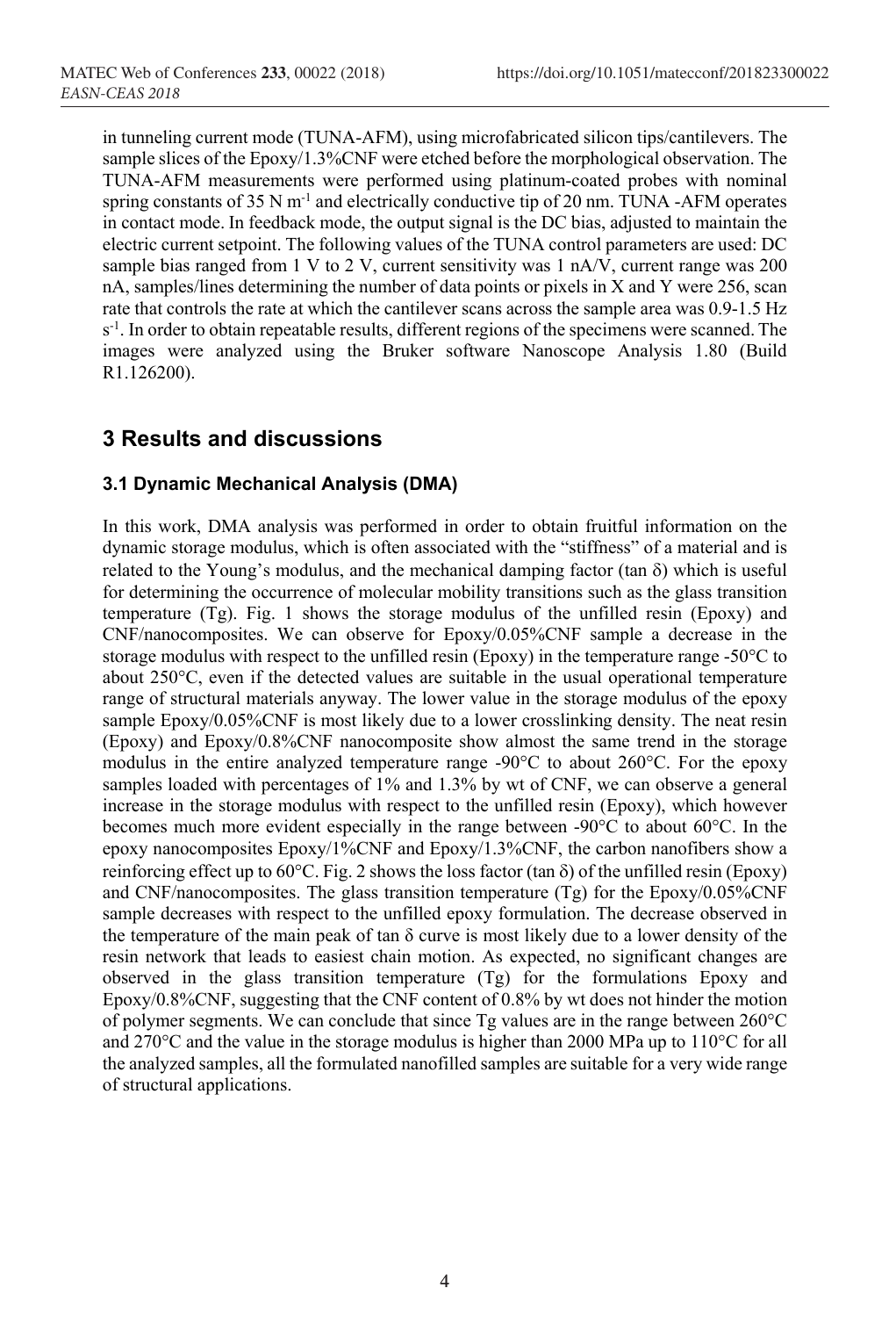

**Fig. 1.** Storage modulus of the unfilled resin (Epoxy) and CNF/nanocomposites.



Fig. 2. Loss factor (tan  $\delta$ ) of the unfilled resin (Epoxy) and CNF/nanocomposites.

#### **3.2 Morphological Analysis**

#### *3.2.1 Scanning electron microscopy (SEM) analysis*

Fig. 3 shows the SEM images of the individual CNFs (see on the left) and the CNFs incorporated in the resin (see on the right). We can observe that the heat-treated CNFs are characterized by straighter walls where the nested configuration characteristic of the as made CNFs is not clearly visible [14]. In order to analyze the homogeneity of the nanofiller dispersion in the polymeric matrix, the epoxy nanocomposites were investigated by means of SEM. The analysis was carried out on etched samples to remove the resin surrounding the nanofibers, leaving them bare. SEM image (see Fig. 3 on the right) of the fracture surface of the Epoxy/1.3%CNF sample allows to distinguish a homogeneous structure where the CNFs appear uniformly distributed inside the resin also bringing to the fore the conductive network of carbon nanofibers strongly attached to the epoxy matrix. This explains the good dynamic mechanical properties and the electrical conductivity value of 1.37 S/m observed for this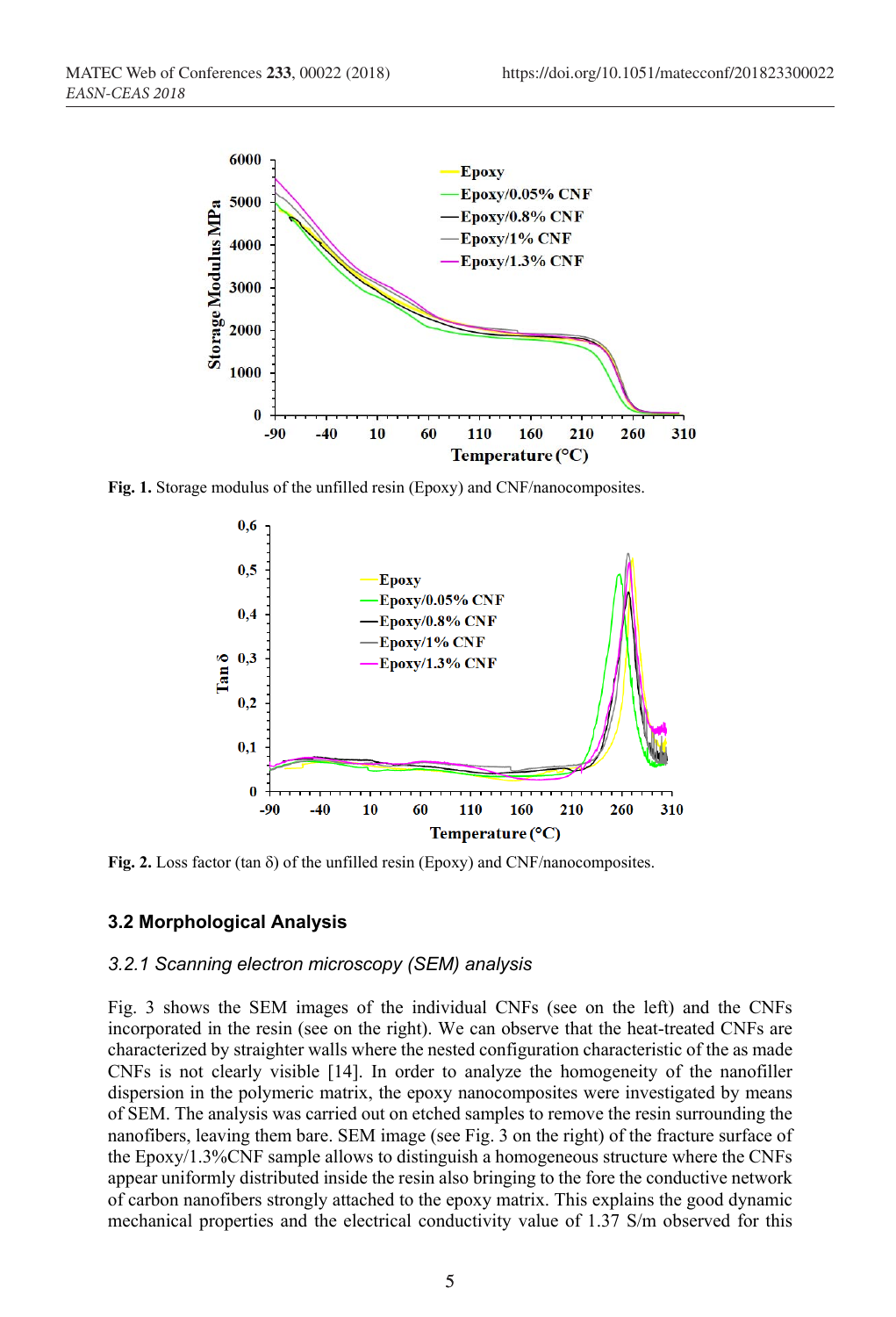sample [3]. It is worth noting that, in the dark zone of the SEM image, the etching procedure has enabled to foreground the presence of carbon nanofibers that form a continuous network in the matrix.



**Fig. 3.** SEM images of the CNF sample (see on the left) and fracture surface of Epoxy/1.3%CNF (see on the right).

#### *3.2.2 Nanoelectrical characterization by TUNA-AFM*

Fig. 4 shows the TUNA-AFM images, namely height, deflection error and tuna current (see on the top) and the corresponding 3D profiles (see on the bottom) of the Epoxy/1.3%CNF sample. These images distinctly show the morphological characteristics of the nanofilled sample providing complementary information that supports the reader to a more complete understanding of the observed electrical properties. We can clearly observe the conductive network of CNFs strongly anchored to the epoxy matrix, markedly visible in 2D and 3D tuna current images. In fact, the CNFs seem to be homogeneously distributed across the sample surface and, although they appear visible in almost all images, they are most resolved in the tuna current images that have been recorded at the same time as the height and deflection error images. The tuna current images show an increased contrast in the CNF morphological features. A clear correlation between the topography and the regions of high current was found whenever a measurable current can be recorded. In the case of the TUNA current image obtained at a bias voltage within a range of 1 to 2 V, conducting CNFs nanoparticles appear very bright in the light blue-green-yellow colour, thus demonstrating their high conductivity whereas domains with lower conductivity values appear darker. As it can be seen in the current profile, domains with different brightnesses present differences in the current value. A careful observation of the TUNA current profile of the Epoxy/1.3%CNF sample allows to confirm that the CNF/resins are intrinsically conductive. In fact, for the sample Epoxy/1.3%CNF, currents ranging from 122.8 fA to 1.1 pA were detected. The possibility to detect such low currents (ranging from fA to pA) in this nanocomposite, whose concentration is above the EPT, confirms the relative high value of the electrical conductivity (1.37 S/m) [3] and the effective conductive paths due to an optimal conductive nanofiller dispersion as it is highlighted by the strong contrast of the colors in the tuna current micrographs. Current flow through tunneling effect along the CNFs ensures a good transfer of electrical properties to the polymeric surface through a percolated filler network at nanoscale level, due to a critical minimum distance between CNFs, explainable on the basis of the stiffness and smoothness of CNF graphitized surface which determines a lower thickness of the insulating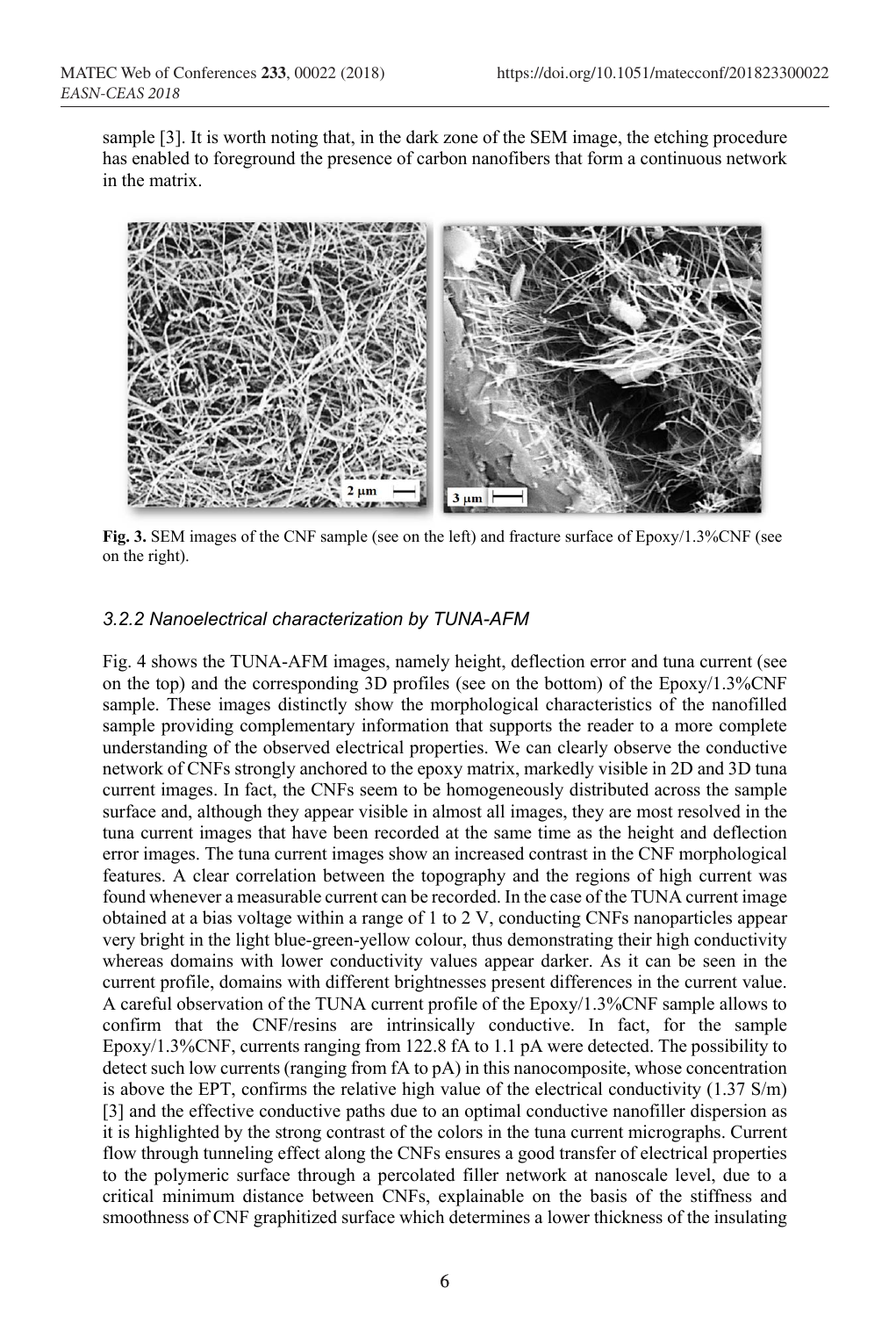epoxy layer around the fibers. It is worth noting that the EPT found for the CNF/nanocomposites falls in the narrow range  $[0.05\div0.32]$  wt% [3]. TUNA current images of Fig. 5 focus the attention on the distribution and characteristics of the network where very conductive areas, due to the presence on the sample surface of CNF filaments with greater brightness, are detectable.



**Fig. 4.** TUNA-AFM micrographs (see on the top) of the fracture surface of the Epoxy/1.3%CNF sample and the corresponding 3D profiles (see on the bottom).



**Fig. 5.** Conductive network by TUNA-AFM micrographs (see on the top) of the fracture surface of the Epoxy/1.3%CNF sample and the corresponding 3D profiles (see on the bottom).